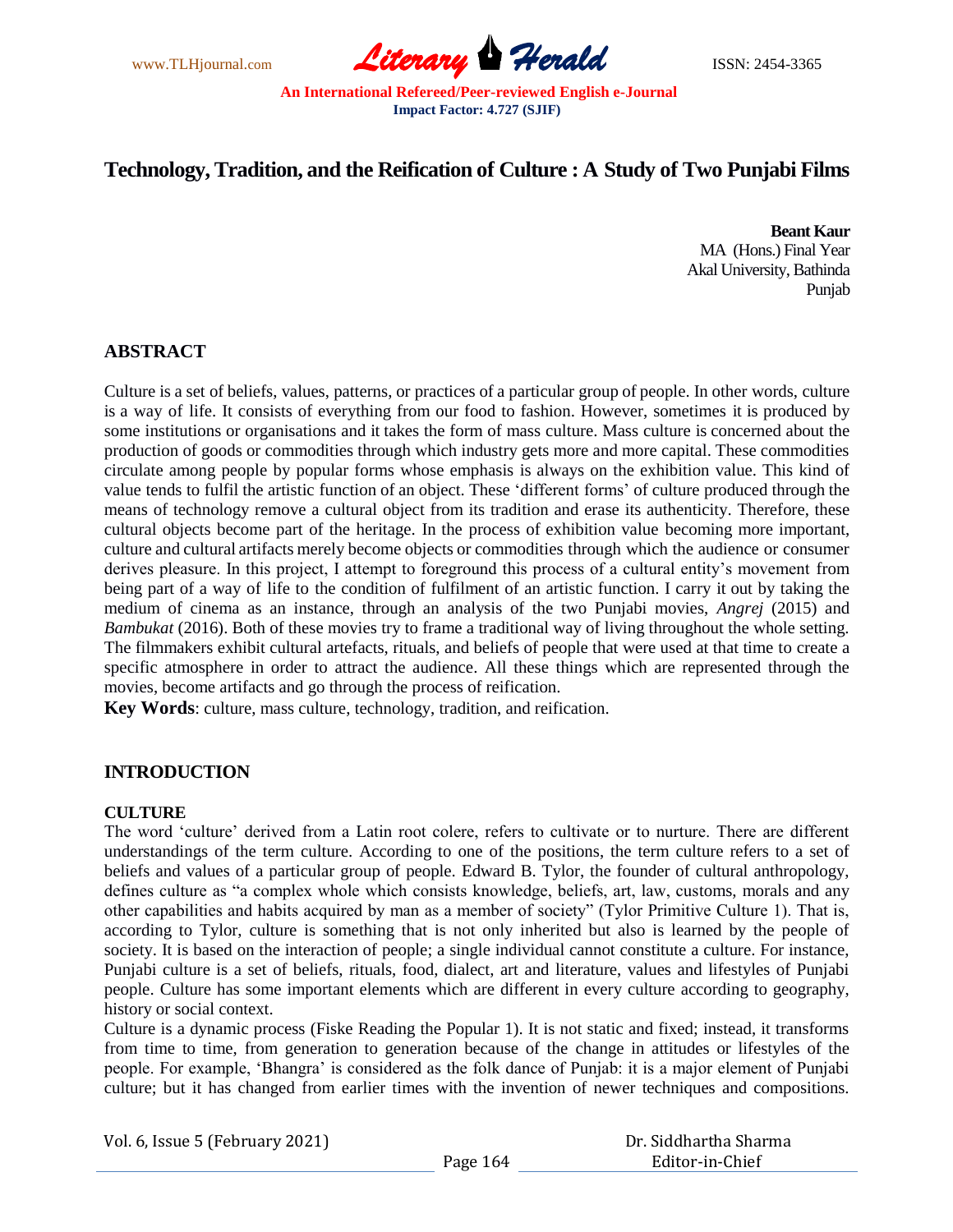

Culture is not limited to a certain group of people, rather it available to and by all, and this is why Raymond Williams argues that "culture is ordinary" (Williams "Culture is Ordinary" 4). Sometimes, culture is produced by a group of people or institutions or organisations which are dominant. Then it takes the form of mass culture.

#### MASS CULTURE

Mass culture is the culture that is produced or distributed among the common people in society. As the word ‗mass' suggests, it is created for the mass audience in a mass amount. Mass culture is closely related to the concept of ‗culture industry', which is discussed by Theodor Adorno and Max Horkheimer. According to them, the culture industry is not concerned about fulfilling the desires or needs of people rather it is more concerned to make more capital. It foregrounds the process of commodification of goods (Adorno Culture Industry). Mass culture tries to maintain ignorance and passiveness among the people. For example, advertisements are produced by the institution of mass culture to attract people. But every product or produced good remains dead without its circulation and the circulation of a cultural commodity leads to the formation of of popular culture.

### POPULAR CULTURE

Popular culture refers to the consumption of goods or products, produced by the culture industry or the institutions of mass culture. It is based on the interests of common people. It influences everything from the most common thing to a very particular activity of an individual; it includes movies, music, television, dance, games, news, sports and so on. It is produced from 'within and below' (Fiske Reading the Popular). Popular culture tries to represent things or objects in a new form as those things become unfamiliar to us. For example, people know how to celebrate festivals but it is produced and circulated in newer ways: people start celebrating the same festival by giving greeting cards, sweets like chocolates or branded eatables, which were not part of the celebration earlier. Through music and movies, popular culture tries to create a new atmosphere. It does by combining traditional lyrics with new compositions, for instance, that becomes the reason for in-circulation among people. This in-circulation leads to mass consumption. As much as it is circulated, the industry makes more and more profit out of it. In this form use value (as Marx calls it) is replaced by exchange value. The use value refers to the actual value of the product or concerns about the material cost of the product; the exchange value refers to cultural meanings or beliefs attached by the people of a particular society. In this way, culture becomes the main entity available for commodification. As culture is changing every day, there emerges a need to preserve the cultural products and practices. These products, practices, and beliefs are preserved in the form of heritage.

#### CULTURAL HERITAGE

The term 'heritage' has various connotations. Cultural heritage generally refers to oral or written traditions of literary expressions, various art forms, diverse social practices, rituals, festive events,knowledge or craftsmanship. The UNESCO defines it in terms of monuments, group of buildings and sites (Nic Craith ―Cultural Heritages: Process, Power, Commodification‖).

Some consider heritage as an asset, a gift from their ancestors that is passed on from generation to generation. When these objects or practices are no longer in use, they come under the category of heritage. People try to preserve them in different forms. Governments arrange certain festivals or programs or designate buildings to preserve and promote cultural heritage. (Nic Craith "Cultural Heritages: Process, Power, Commodification"). However, when heritage is seen as a tradition, that is handed down from ancestors, it is not seen as a dead object; instead, it constantly undergoes the process of transformation.

| Vol. 6, Issue 5 (February 2021) |          | Dr. Siddhartha Sharma |
|---------------------------------|----------|-----------------------|
|                                 | Page 165 | Editor-in-Chief       |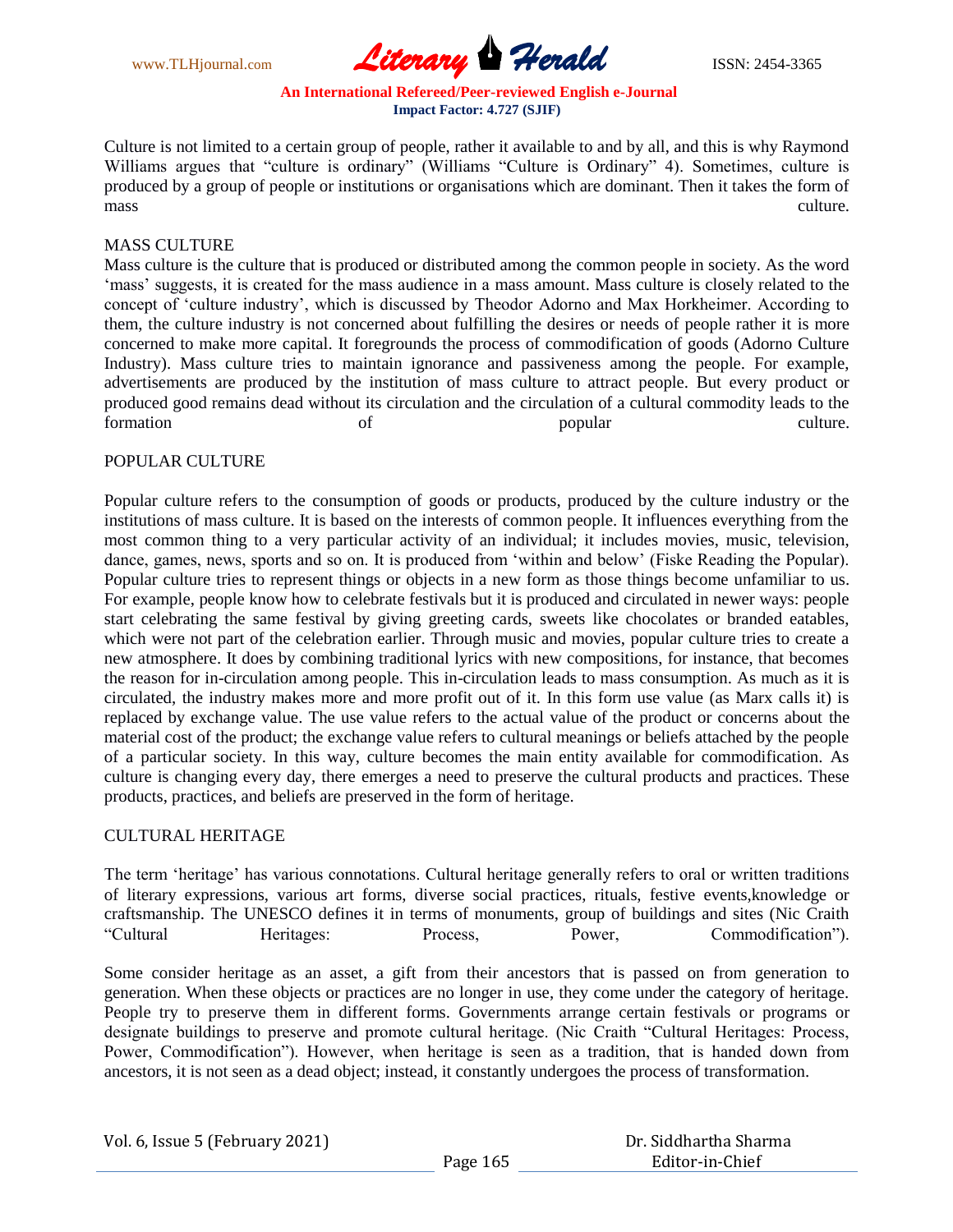

## TRADITION AND TECHNOLOGY

The term tradition refers to cultural patterns, beliefs or practice that are in the daily practice or that are handed down across time and space (Kockel "Reflexible Traditions and Heritage Production"). According to Walter Benjamin, tradition is in crisis in modern times due to its amalgamation with technology (Benjamin The Work of Art).

Technology in relation to tradition refers to those techniques or skills that eliminate the distance between the culture and the newer generation, by reproducing the work of art, a cultural artefact or a set of practices. Technology becomes a way to transmit culture from one generation to another. But according to Benjamin, these processes or techniques lead to the shattering of tradition (Benjamin The Work of Art). These techniques detach a work of art from its cult value or its uniqueness. They emphasize more on the exhibition value. Theodor Adorno and Max Horkheimer also agree with this point, as they say that with the process of commodification emphasis moves from use value to exchange value (Adorno and Horkheimer Culture Industry). Technology presents a work of art in a new form. As Benjamin says, mechanical reproduction of work of art "represents something new" (Benjamin The Work of Art). In this process, culture merely becomes an object of pleasure to the audience or an object supposed to be consumed by the mass audience. The process of objectification or commodification leads to the destruction of authenticity and uniqueness of a work of art. Benjamin calls it " aura'.

#### AURA IN MODERN ERA

Aura refers to the uniqueness and authenticity that an object carries on a particular time and place. According to Benjamin, it is that which is withering away: it is getting demolished in the age of mechanical reproduction. Cultural products or objects are reproduced to gain popularity as well as profit by the culture industry. Thus, culture becomes an object or artifact specifically to be sold because it is one of the activities through which human beings derive pleasure. They feel like interacting with their culture in this way. The culture industry fuses the old and familiar into a new quality (Adorno and Horkheimer Culture Industry). This removes the reproduced object from the domain of tradition and the form loses its aura by reproduction. The authentic original image cannot exist in the age of mechanical reproduction. But the work of art has an association with its ritual function. Benjamin argues that the aura is missing in the new forms of art which espouse to become popular among the masses. The photography and movies become the main media to transmit all the works of art that preceded them and they have a profound impact on the public.

I will try to foreground such a process of objectification or commodification through looking at two Punjabi movies, Angrej (2015) and Bambukat (2016). Moreover, I will also highlight that how in this process culture and heritage get their aura erased and become popular in the public sphere. Movies are one of the main elements of popular culture that have a profound effect on the minds of people. The popular forms help people to interact with their past. The past becomes a major element in the movies to deal with. People feel connected with their past through these popular forms. However, the mechanical reproduction of work of art does not represent culture in these popular forms, instead, it tries enable an object fulfil its artistic functions. The artistic function of an object chiefly refers to its ability to give pleasure to the public. As Benjamin argues, culture becomes the main element through which people derives pleasure by the process of commodification or reproduction. The technique detaches the work of art from the domain of culture and tradition. The film techniques try to bring culture in the public sphere by using certain new skills and techniques. The emancipation of a work of art into public sphere brings forth the significance of beautification that emphasizes on the exhibition value of an object. The culture industry also represents the same idea that in popular forms culture has been shifted from referring the way of life to the treatment of traditions and artifacts as commodities that are available for sale for the monetary and economic gain.

|  | Vol. 6, Issue 5 (February 2021) |  |
|--|---------------------------------|--|
|  |                                 |  |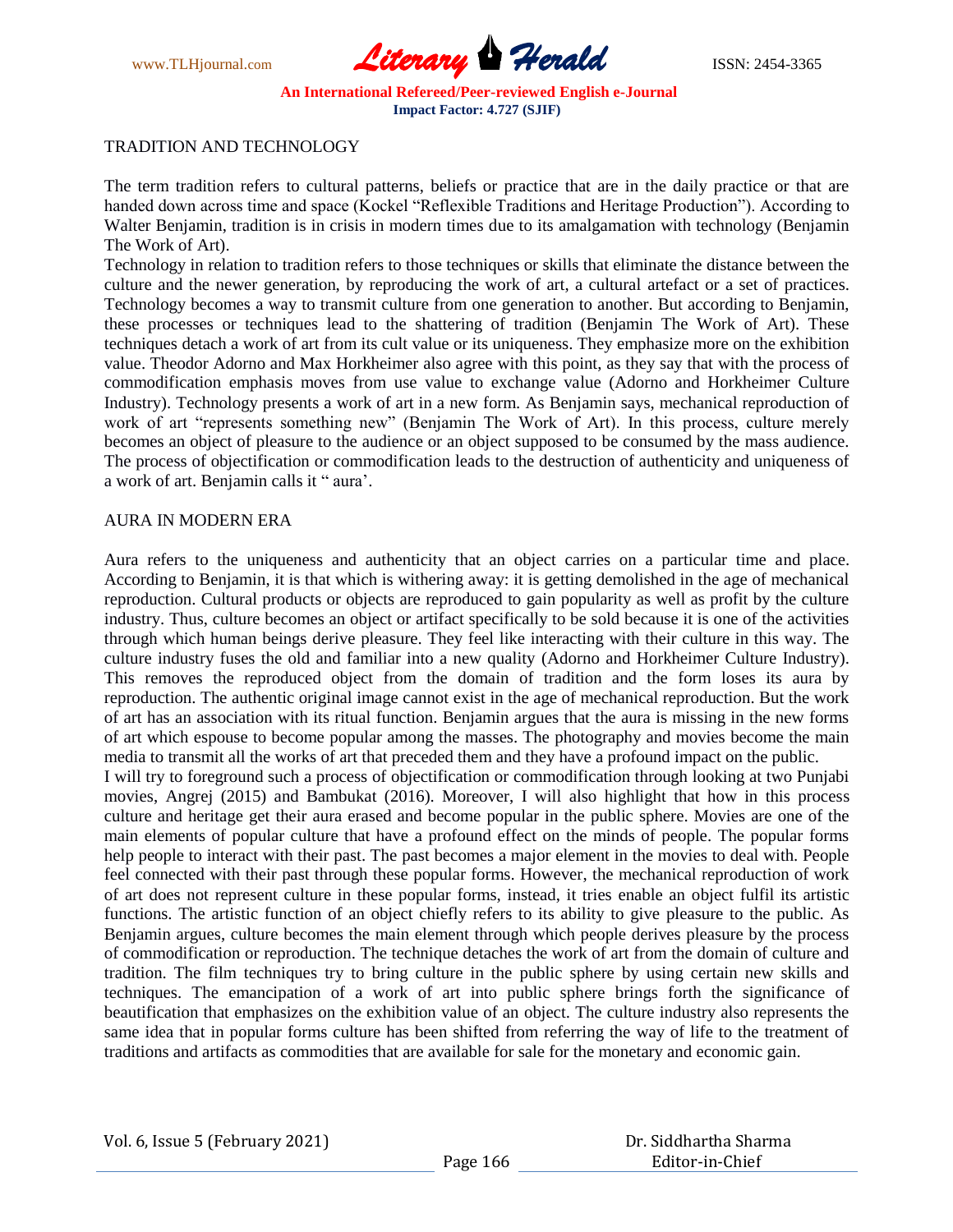

# 2.ANGREJ (2015)

The movie Angrej (2015) picturizes the traditional village life of Punjab throughout the whole setting of the movie. The story set in a small village that represents the tradition and heritage of Punjab in the pre-partition period. The protagonist of the movie, Geja, tries to connect the people with their beliefs, behaviours and lifestyles of their ancestors in the immediate past. The movie covers most of the aspects of culture such as festival, food, marriage, cultural practices, costumes, rituals, bonding, language (especially the Punjabi dialect), and also other minor characteristics of Punjabi culture. Though the filmmaker has tried to create entirely that Punjabi culture, it is impossible to see its social significance without acknowledging its destructiveness, i.e., the liquidation of the traditional value of the cultural heritage (Benjamin The Work of Art). The representation of culture in the movie and its own actuality has a huge gap, and by showing that culture after so many years, the film tries to eliminate that distance and this also fulfils the interest of the culture industry. The culture industry produces goods or products that circulate among the masses through these popular forms, as this will be shown in the following discussion of the movie.

The movie starts with the description of a house where all the objects depict Punjabi cultural pattern. Each and everything on the screen carries a specific meaning. The frame covers the whole environment of house by visualising the playing children, the wooden cot, utensils of clay on the small wall of the kitchen, costumes of both men and women, women appears cleaning cereals, charkha. With this background, the protagonist appears by holding his mukka that plays a crucial role in Punjabi culture. There is a scene of a festivity, where the camera focuses certain objects like jalebis (a sweet dish), wangan (bangles), luddi (a kind of Bhangra) shops selling handicrafts, camels and so on. One has to remember that the movements of images in the movie are not the movements of viewers but the movements of camera, which never brings itself into the view (Benjamin The Work of Art). That is, it is not the audience who decide images or actions in the movie according to their own interests, instead, the images are chosen according to the choice of the filmmaker. The director of the movie decides what to show in front of the audience in order to create a particular environment. For this, a filmmaker has to be conscious about everything, even about a single object. For example, as one sees in the movie, there is a scene of preparing breakfast where each and everything reflects the traditional culture: everything there picturizes the whole view of a traditional Punjabi kitchen. . Those patterns and objects are no longer in the everyday use today and hence have become a part of the heritage as cultural artefacts. For example, in a scene, there is a lady who serves the meal to her husband (Fig 1). Though this is not very much crucial from the point of view of the plot of the film, instances like these become significant in the film's attempt of showcasing the Punjabi culture that is lost. This scene becomes important show the way of serving the meal, traditional food like lassi, and the traditional utensils that were used earlier By showing the culture and tradition through the movie, filmmakers try to bring back those values, beliefs, rituals ,and customs.

The audience feels a kind of intimate connection with their culture through such scenes as their lifestyle have changed due to modernization and they long towards the previous lifestyle as well as the objects that were used formerly because those were part and parcel of the life of their earlier generations. One such object is sajj that was very much part of the everyday life earlier and now has been replaced by the modern gadgets. The movie tries to bring to life those dead objects by showcasing them in front of the audience. These objects are used merely to be showcased because they are not in the everyday use, then such an attempt takes the form that drives the process of objectification. Objectification or reification refers to that process when we treat something merely as an object by ignoring its other social or cultural significance; further gaining benefit/profit becomes the sole motif. As we have already saw earlier, Benjamin argues that in mechanical reproduction the emphasis moves from the cult value to the exhibition value. In earlier times art was regarded as pure as religion so its authentic or actual significance refers to the cult value of a work of art whereas exhibition value tends to fulfill the artistic function of a work of art, in the sense that it tries to give pleasure to the audience by commodifying certain objects (Benjamin The Work of Art). The Angrej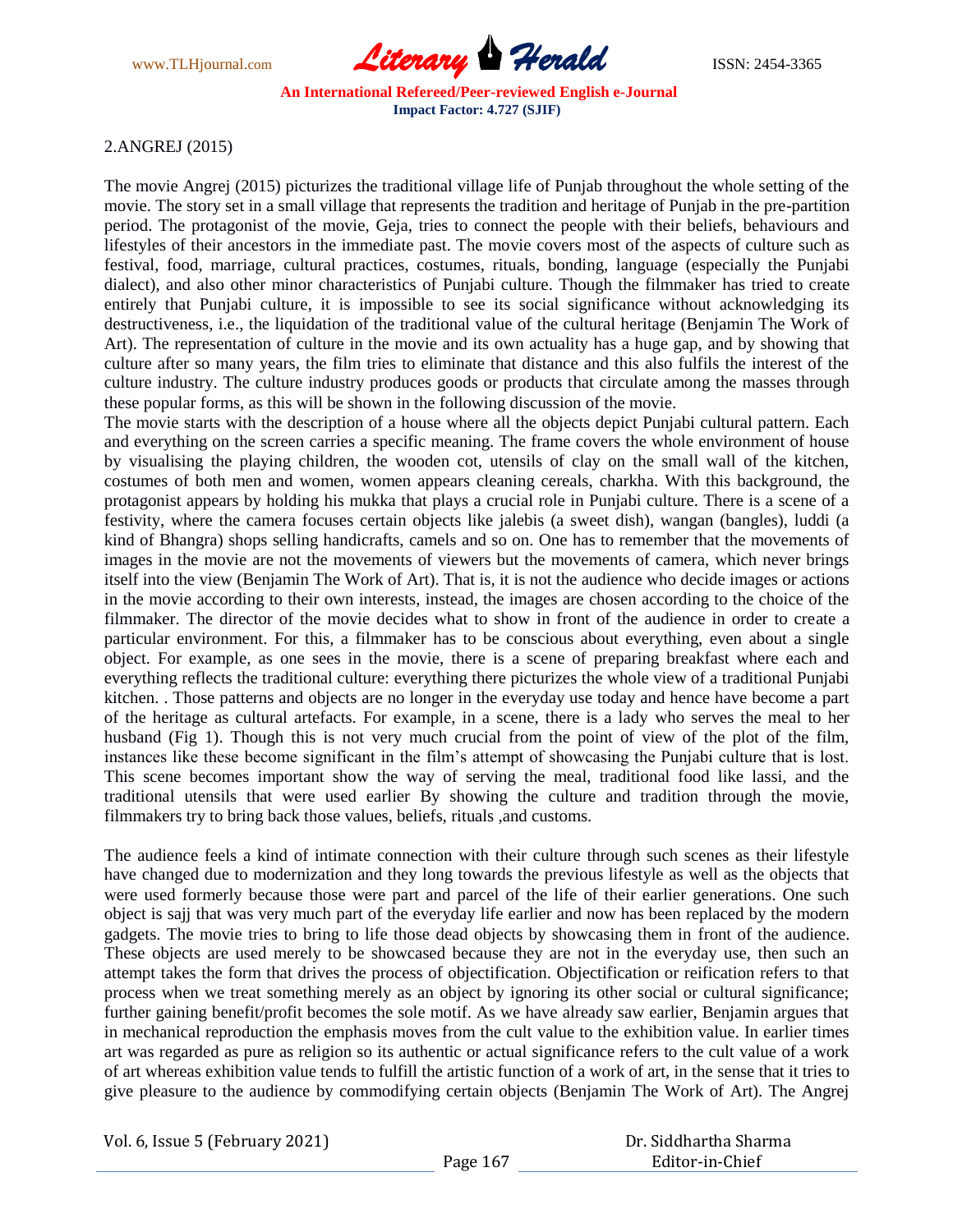

showcases Punjabi costumes in general but in a scene it particularly focuses on the traditional male dress to promote the belief that has been associated with it. It depicts the wonderful look of a Punjabi boy as a handsome, dignified man who can never cry in front of others. By showing the culture and tradition through the movie, filmmakers try to bring back those values, beliefs, and practices that are away from the present day. Those patterns and objects are no longer in the everyday use today and hence have become a part of the heritage as cultural artifacts. For example, in a scene, there is a lady who serves the meal to her husband . Though this is not very much crucial from the point of view of the plot of the film, instances like these become significant in the film's attempt of showcasing the Punjabi culture that is lost. This scene becomes important show the way of serving the meal, traditional food like lassi, and the traditional utensils that were used earlier such as dhollu and the cup made by metal.

Thus, when cultural objects are used merely to be showcased because they are not in the everyday use, then such an attempt takes the form that drives the process of objectification. Objectification or reification refers to that process when we treat something merely as an object by ignoring its other social or cultural significance; further gaining benefit/profit becomes the sole motif. As we have already seen earlier, Benjamin argues that in mechanical reproduction the emphasis moves from the cult value to the exhibition value. In earlier times art was regarded as pure as religion so its authentic or actual significance refers to the cult value of a work of art whereas exhibition value tends to fulfill the artistic function of a work of art, in the sense that it tries to give pleasure to the audience by commodifying certain objects (Benjamin The Work of Art). The Angrej showcases Punjabi costumes in general but in a scene it particularly focuses on the traditional male dress to promote the belief that has been associated with it. It depicts the wonderful look of a Punjabi boy as a handsome, dignified man who can never cry in front of others.

One cannot escape noticing the protagonist of the story in proper Punjabi attire: he wears kurta, chadra, kantha (necklace), nokan vali jutti (a specific kind of footwear) and holds sammna vali daang (a stick) in his hand. Nowadays, it only used by performers of Bhangra or otherwise during special occasions. These things that the guy wears have become popular through the films and, in a way, these attires and ornaments have become artifacts for the culture industry to market them among the masses. This generates profit to the industry, which constantly tries to create desires, which is the prime driving force of the market.

Throughout the entire movie, the filmmaker tries to create a positive image of the culture of Punjab as it was in the earlier times. The movie tries to evoke the charm of the old world by re- creating the similar atmosphere on the screen. The audience feels as if they are a part of that setting; they feel what they see on the screen as a living phenomenon and they are trapped in an illusion. Production of illusions that make things look real becomes a way to gain profit.

# BAMBUKAT (2016)

The movie, Bambukat (2016) presents the story of Channan Singh, who belongs to a middle- class jatt family. The movie is set in a small village, similar to the earlier movie Angrej. This movie also tries to depict the old village life of Punjab through both the higher-class and the middle-class characters. The movie presents the scene of marriage as a very significant event of Indian society. It celebrates certain rituals and practices that have been associated with the Punjabi culture. The movie tries to reach back and reproduce the past cultural ethos and all other elements through modernizing certain forms in present and circulates those cultural forms among the audience. The movie begins with the shot where the machines, which represent arrival of modernity, enter into the social life of the people. This can also be seen in a symbolic way, as an example of mechanical interventions in the domain of culture.

The women in the movie are in the salwar kameez with phukaris as duppata. The phulkari is regarded as the major element of the culture of Punjab that became a part of the heritage in nowadays. It is usually shown in the movies where the piece of cloth, in different shapes and colours, carries out a symbolic function. Here, it

| Vol. 6, Issue 5 (February 2021) |          | Dr. Siddhartha Sharma |
|---------------------------------|----------|-----------------------|
|                                 | Page 168 | Editor-in-Chief       |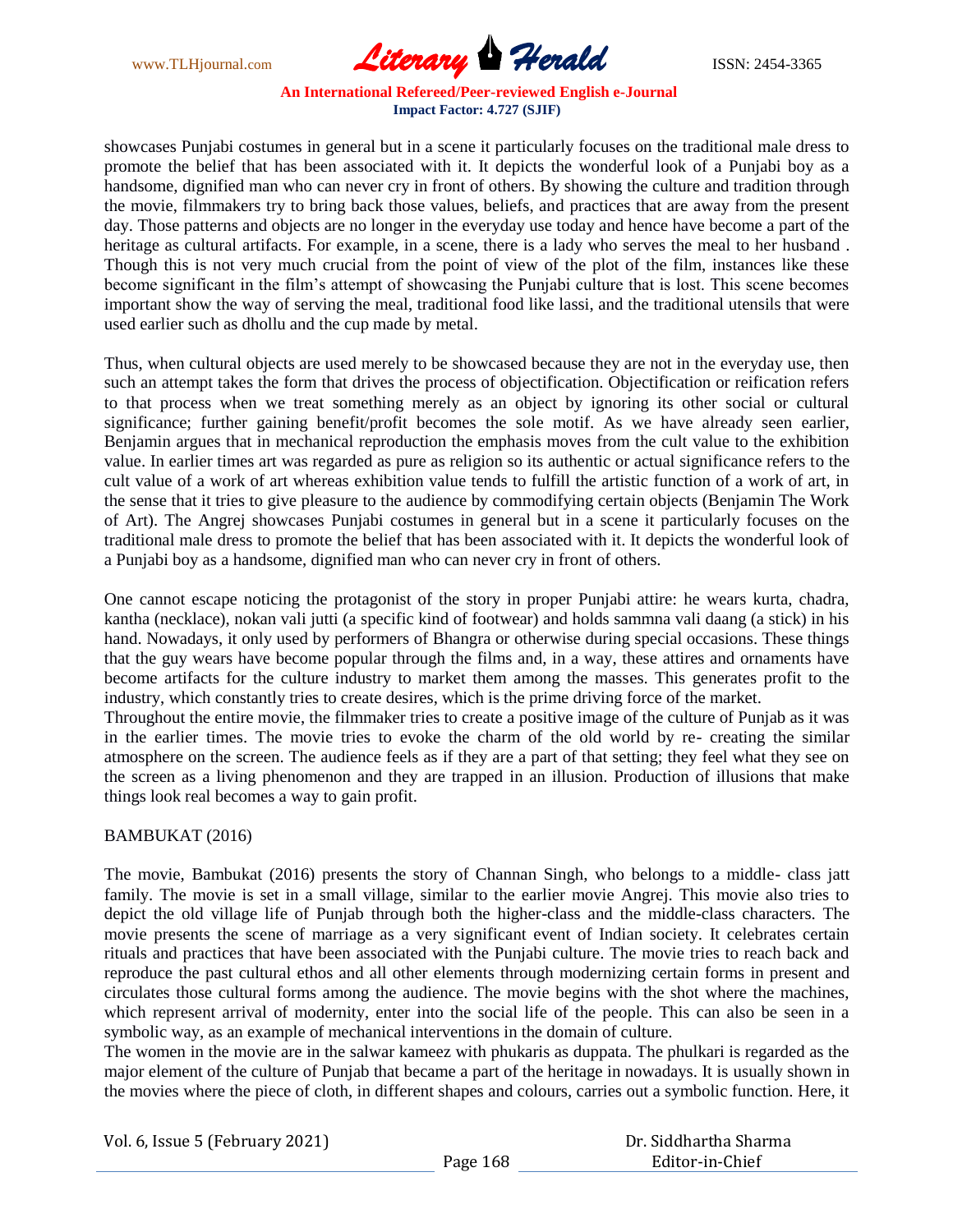

is presented in various colours. But the point is that it is not as it used to be in the earlier days . They were usually handmade, but today it is produced on a large scale and comes in various designs, as one can see in the movie.

The movie also becomes remarkable for the designs or style of houses as these houses are made out of clay specifically designed for the purpose of re-creating the environment from the past. However, in the film one can see the usage of certain kinds of designs, like the outdoor layers and other designs as shelves of utensils and notice that they did not exist in that way in the times as the film is trying to portray As the movies have a great impact on the minds of people, masses often try to follow the same lifestyle that the cinema presents. Thus, the effect of such scenes can be seen in the Punjabi community, especially one the occasions of the shooting of marriage scenes for the pre-wedding ceremony and thus it becomes an image to convey a particular impact of the past.

The mechanical reproduction represents the things in a way that seem real and new. From this process a very new form of work of art emerges. And this art attracts the attention of the audience. However, the very authenticity of a piece of art always remains under threat of moving far from the actual thing. As Theodor Adorno highlights the point in The Culture Industry: "Imagination is replaced by a mechanically relentless control mechanism which determines whether the latest image to be distributed really represents the exact, accurate and reliable reflection of the relevant item of reality". (Adorno The Culture Industry).

The materials or objects presented by such techniques of reproduction influence the minds of people and they become unable to imagine the real objects that existed historically in a particular period at a particular place. These artifacts become representative of a particular entity that existed at a particular time and place and they also hide the actual thing. They try to imitate those things in a certain way to celebrate specific occasions like weddings or other functions. Thus, in a way, those cultural representations become merely an artifact to make a profit by selling those artifacts among the masses.

In another scene, when relatives come into the house of Channan Singh's in-laws, they are welcomed and are asked to be seated on the cots that are made out of bed by covering daris .This is similar to the tradition according to which this ritual is practiced in Punjab. In this way, it becomes showcase of hand- made daris or handcrafted-fabrics that depict the importance of handicrafts of Punjab.

These things are used to produce an environment in the movie through which they try to give a feel to the people of their culture. It is their own culture and tradition that the popular forms are presenting before them in the form of cinema, songs or other artificial instruments.

The games and food also play a crucial role in cultures because certain emotions and feelings are attached with them.This helps the people recall or even recognize the traditional games played in the past. The same is being depicted about the food habits of the past.

Those who played these games in their childhood want to remember them as they have vanished with the passage of time. When these games or food habits which are less preferred today are revived again as elements of the cultural heritage they give pleasure to those people; they again experience those lost things! And, they feel the bliss of connecting with their glorious past through these popular media—movies and songs For example, in Bambukat, both of these aspects are presented through a scene: when Resham Singh comes to his in-law's house, a group of children are shown playing bante so that one can see it on the screen and re-live the past. Thus, the culture industry promotes the promise of happiness in the lure of the utopia of the past (Adorno The Culture Industry). The past is exhibited as a utopia where all great things happened . People lived together with love and affection.They lived in an environment that was very peaceful and without any pollution. They enjoyed the food without any intoxication as sweets, lassi and sarson da saag. This utopian

| Vol. 6, Issue 5 (February 2021) |          | Dr. Siddhartha Sharma |  |
|---------------------------------|----------|-----------------------|--|
|                                 | Page 169 | Editor-in-Chief       |  |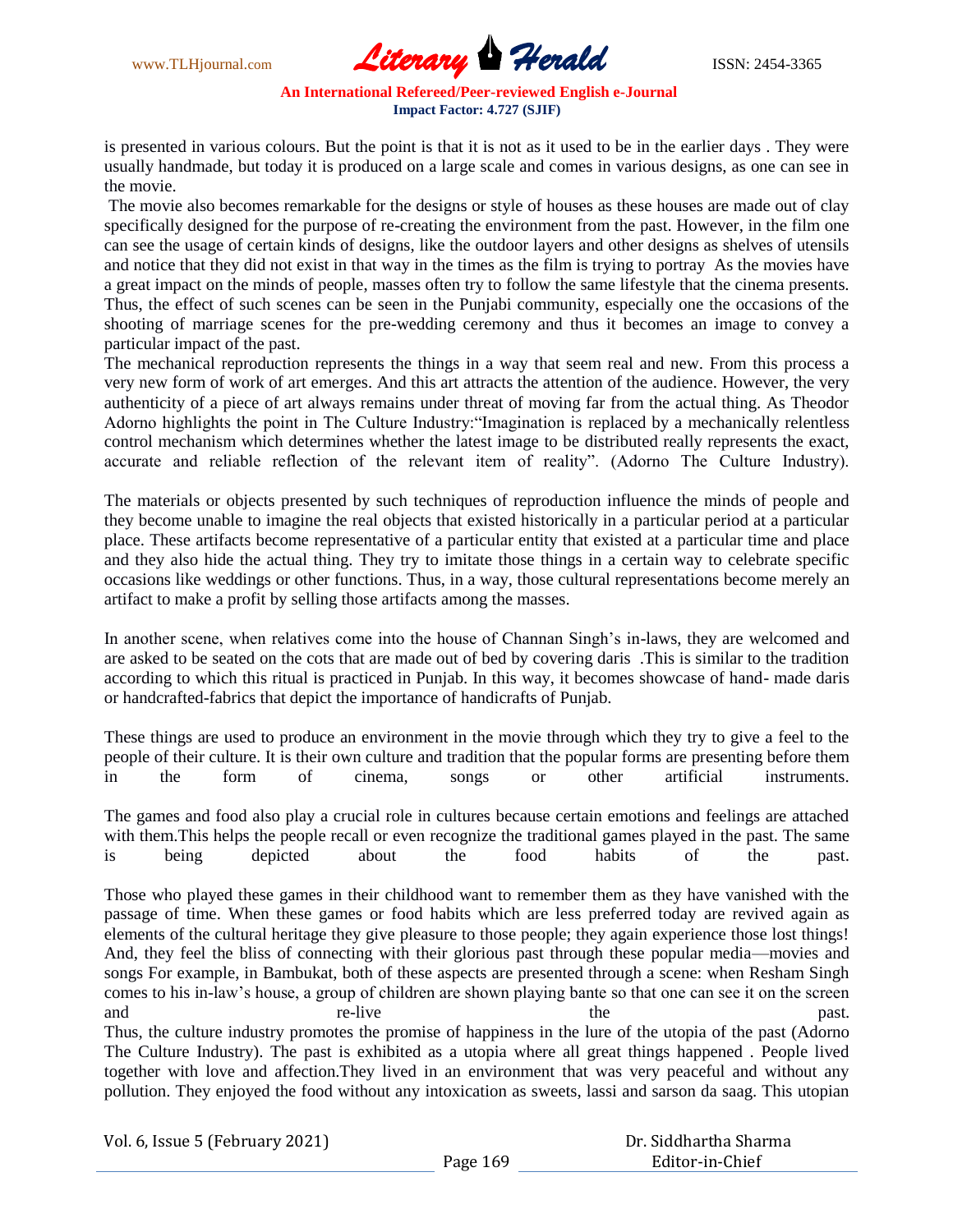

picture is not necessarily a reality. However, there are very few movies that depict such a reality. In spite of emphasizing on the reality of things, they are presenting only a partial picture, and further adding newer elements through the process of reproduction. When these older forms of past are reproduced by using new techniques, then those older forms become new or those forms emerge in another forms. But still, those forms invariably remain a part of the culture from their outer appearance, and this is enough for appealing to the masses and providing pleasure to people.

# COMPARING THE TWO MOVIES ( ANGREJ AND BAMBUKAT )

Both the movies, Angrej and Bambukat, demonstrate the motif of Punjabi cinema: an attempt to capture the beauty of Punjabi culture by representing its traditional forms in order to promote and preserve the cultural heritage of Punjab. Both the movies try to produce a Punjabi atmosphere. But both of them use different kinds of setting, colour, and inner forms of culture like costumes, architecture of houses and so on. Both the movies are set in two small villages, and this helps in re-creating on the screen an atmosphere of traditional village life. If Angrej presents cultural values, patterns or practices which existed at that time, Bambukat shows the influence of technology upon culture, as the very name of the movie hints at. There is a literate person who works as a station-master, presented in modern clothes– a shirt and a trouser. Despite this, the movie's emphasis remains on the traditional attire of Punjab—kurta chadra or kurta pajama. The major characters appear in this kind of dress, thus representing the theme or motif of the movies. Women appear in the same traditional appearance, in kameez-salwar with phulkari .Though, both the movies fail to demonstrate the authentic product that existed in the past, they try to depict the past by re-producing a similar kind of atmosphere and by using some of the objects that are regarded as possessing cultural value throughout the movie. For instance, in both the movies, women use different kind of phulkaris but neither Angrej nor Bambukat show the handcrafted phulkari which was in use at that time. The culture industry merely uses the fact that the dress material is phulkari and tries to relate it with the past object, thereby making it a link with the past that is lost.

This can be extended further: the phulkari shown in both the movies are from the present and they are made to represent the past. However, the phulkaris from the past were very much different and had different forms and various shapes embroidered on them, and they had cultural significance: they had pictures of men and women, birds like sparrows and peacocks, animals, snakes and other objects that were culturally and emotionally attached with the people.

Those phulkaris were made out of khaddar. Today, such kind of phulkaris have become a part of the heritage because they are no longer in everyday use. By becoming a part of the heritage, they have lost the use value and possess merely exhibition value. These phulkaris in the movie have gone through the process of modification, from which emerges a "new" form" that is different from the earlier one (Benjamin The Work of Art). The cloth which was seen at the Government Museum and Art Gallery, Chandigarh,(for the purpose of this study) has an element of aura in terms of an authenticity in its form. Aura refers to the unique phenomenon of a distance however close it may be (Benjamin The Work of Art). On the other hands, the films show them to us closer, however distant they are: although these cultural objects seem close to us as presented through movies or songs as we perceive them daily, in fact they are much far away in terms of place and time. These older cultural forms and artifacts are used by the culture industry as a theme to popularize new products in the present time through which they gain profit. For instance, the motif of Punjabi phulkari is used to produce a market image, a brand in the market to produce products to fetch profit ultimately to the industry and these products are consumed by the masses on a daily basis. Thus, the culture industry determines their effect on the social subjects and uses these subjects to make the reproductive cycle of capitalism (Lash and Lury "Global

| Vol. 6, Issue 5 (February 2021) |          | Dr. Siddhartha Sharma |  |
|---------------------------------|----------|-----------------------|--|
|                                 | Page 170 | Editor-in-Chief       |  |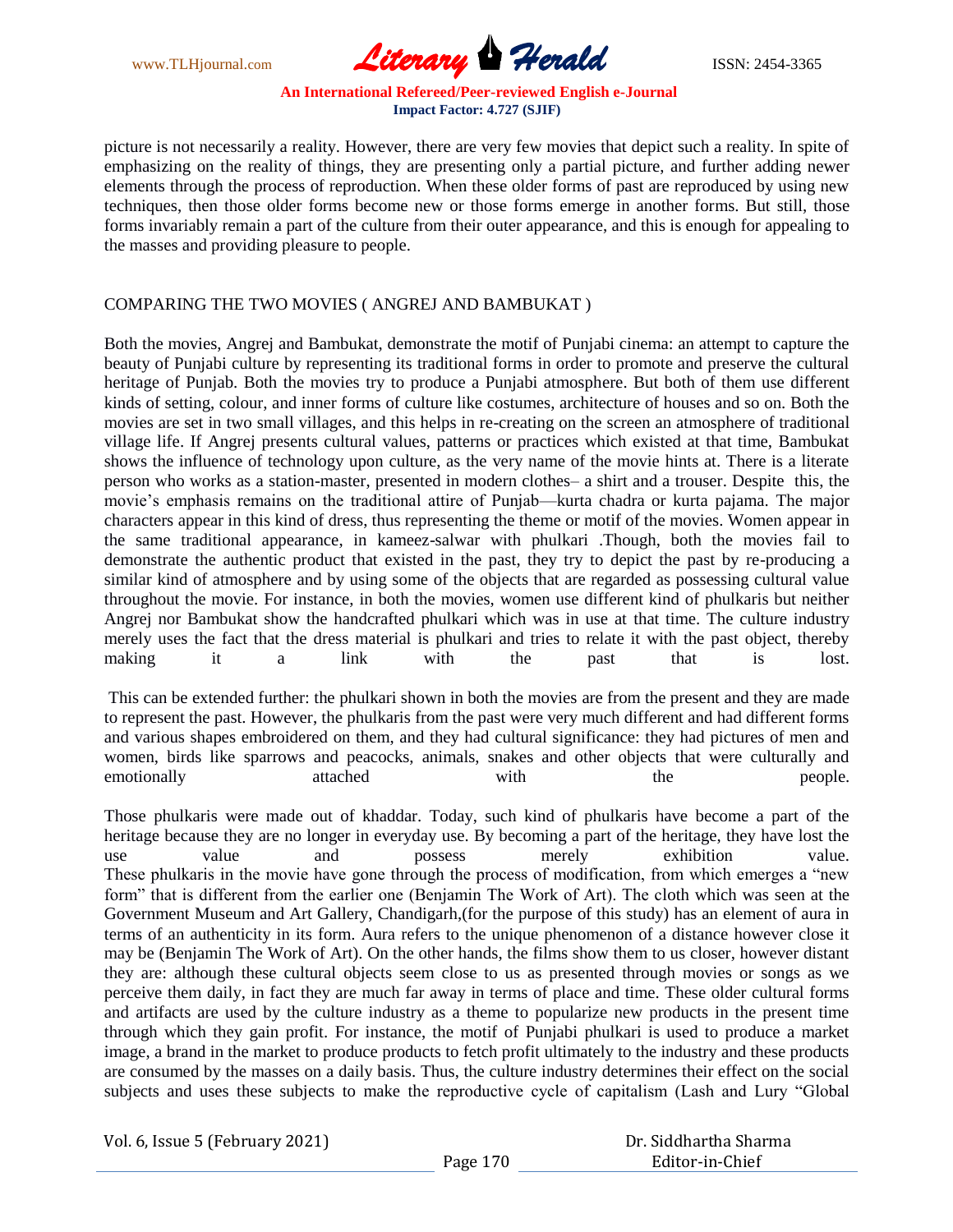

Culture Industry"). Here comes a point that goods are produced not to meet the desires and human needs, but for profit, to acquire more capital. The phulkari that is museumized as a part of the heritage formerly possessed a cult value; however that has been replaced by the exhibition value that concerns about the beautification. Hence, the culture industry fuses the old and familiar with a new quality.

Moreover, both movies share a similar kind of music, with lyrics and tunes that make them a part of popular culture. The lyrics of both the movies emphasize on the essence of Punjabi community from the past: they deal with issues related to marriages, costumes, lover or beloved, departure, etc., everything projected into a distant utopian past. When a movie circulates among the masses, it becomes a part of popular culture that particularly emphasizes on the artistic function of an object, as we already noted. These kinds of songs appeal more to the audience because of their use of certain cultural objects with which they feel emotionally attached; moreover, they experience those songs as their own by visualizing on their own, assisted by the screen, the things of the past. When such a lyric mingles with modern musical rendering, automatically more attention goes towards those compositions and beats which hide the lyrics and rhythm under their influence. For example, in Bambukat, the lyrics deal with the themes from the past, but there is more emphasis on the compositions and particular beats/hits that also reveal the nature of Punjabi culture. These kinds of songs have a profound impact upon the public. The usage of instruments of music from the past such as algoje, chimta, katto, bansi, dhol helps further in recreating the atmosphere of the past through sound. Thus, the classical music is marketed to and consumed by a mass audience through the greatest hits of particular composers, collections organized around particular themes. Culture becomes a subject to talk about and to exhibit in the commercialized society. In simple words, we can say that culture and heritage is kept for sale.

#### **CONCLUSION**

A culture that is not alive takes the form of heritage, and makes its appearance in the present mediated through technology, and film is one of these means. Mechanical reproduction is inherent in the very technique of film production. It is impossible to understand its social significance without noticing the destruction of its aura (Benjamin The Work of Art). In the process of mechanical reproduction, the authenticity and the cult value of the cultural objects are replaced by artificiality and the exhibition value. Punjabi culture can be seen as such a culture that is going through the process of reification, a condition when human beings and cultural materials are treated merely as objects, ignoring the other significance elements of them. Punjabi culture is a culture of Punjabi people. The various cultural objects such as utensils, costumes and lifestyle, customs and rituals from the past are regarded as an essence of Punjabi culture. When they are represented through technology or technical means, then the more emphasis is placed upon the aspects such as beauty and popularity instead of the actual significance that these objects and practices carried with them at that time. The mechanized forms represent the amalgamation of culture by combining the old theme with the new forms to gain profit in the capitalistic society. In this way, culture production becomes similar to the production of any other commodity. Through the process of objectification and reification, the authenticity of a culture comes under question, as it changes into a new form whose concern is on an exhibition of culture and its objects. The objects such as canna, the metal cup, chhajj, the wall made up of clay, lassi, sarson da saag, attires like kurta-chadra, kameez-salwar, duppatta and so on get represented through modification and become the part of commercialisation. When an object becomes part of the process of marketing, there is a threat to the authenticity of that object.

Culture represents the whole living of a person from childhood to death, through different forms and fields. It includes each and every aspect of human life such as happy moments as well as painful incidents. Every community and society has its own culture that is particularly revealed in terms of food, costumes, rituals, living-style, behaviour, morals, relations, and so on. People living in society use them according to their needs and preferences. However, the cultural forms are not static or unified; rather they change from time to

| Vol. 6, Issue 5 (February 2021) |          | Dr. Siddhartha Sharma |
|---------------------------------|----------|-----------------------|
|                                 | Page 171 | Editor-in-Chief       |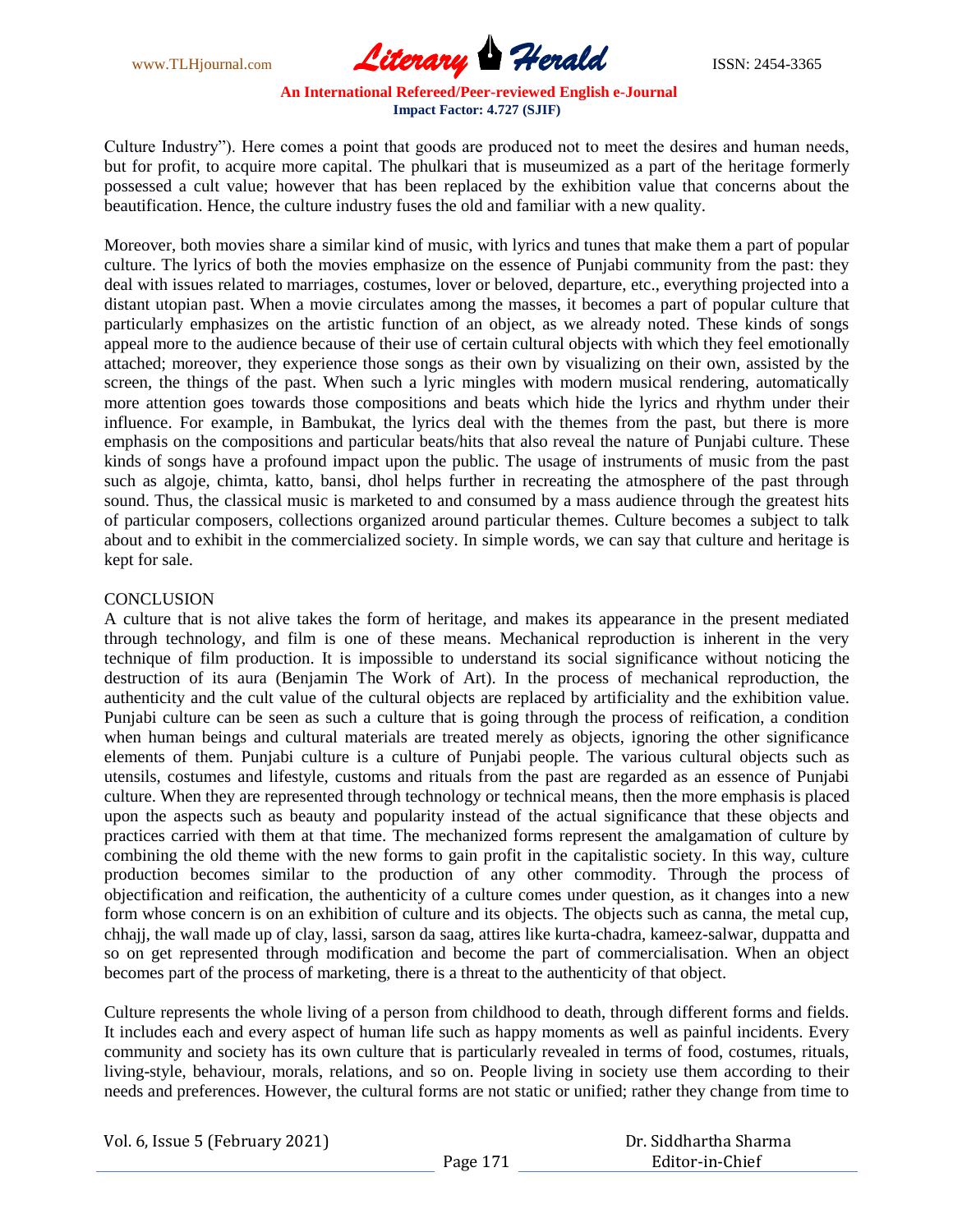

time. When the culture of a particular time is regarded as supreme and representative of that community, it becomes a part of the cultural heritage. The heritage refers to those patterns, practices and values that are no longer in everyday use. The technique of mechanical reproduction which produces such a cultural heritage, detaches the reproduced object from the domain of tradition. There is the liquidation of the traditional value of cultural heritage (Benjamin The Work of Art). As Janet Donhoe says, "Benjamin understands tradition as the neutral medium of transmitting the past to the present life with risk, particularly in the modern era. There is always a risk of inauthenticity at the site of tradition" (Donhoe "The Place of Tradition").

Punjabi culture, specifically of the jatt community, is one of the main subjects of Punjabi cinema. This culture becomes a representation of the past, making the past accessible in the present. The Punjabi movies try to eliminate the distance of many passed years by showing it through the setting of the movie. It reproduces culture and its objects through technology which is seen and felt in the public sphere. A film is the "handing over" of an object not by tradition, but by technology (Benjamin The Work of Art). The experience becomes mechanical by approaching the culture in its artificial forms: artificial in the sense that the actors who perform in the movie, may not have the first hand experience of those values or objects; often they may not be part of Punjabi culture at all, for instance, Aditi Sharma in Angrej. To catch the attention of the viewer, filmmakers try to exhibit a few things, connected with Punjabi culture. The images or objects that identify with the Punjabi culture are chosen or selected by the filmmakers to create an impact on the audience. Thus, by displaying the culture of Punjab, the cinema tries to promote a positive image of a specific kind of culture.

Both the movies try to represent the culture of Punjab: the culture from pre-partition times is revealed through the setting of Angrej, whereas Bambukat showcases the period after partition. Though both the movies are concerned with different periods, their purpose is similar, i.e., to create an image of Punjabi culture. The kind of culture that is reflected throughout the movies is of a particular time that has become a model for Punjabi community. The popular cinema emphasizes the exchange value that tends to fulfil the artistic function as well as concerns about gaining profit. Punjabi people especially jatt, feel attracted towards the images of culture that appear in both movies.

Some people believe that these attempts also help to revive a culture in the present times. But, my point here is that the mechanically reproduced work of art removes the actual object of art from its reality and is produced in a ‗different form'. In such a representation, culture and heritage become a crucial part of economy where these forms are perceived merely as commodities. The process of objectification detaches them from their aura (that is rooted in time and space).

Every culture is going through the similar process like Punjabi culture, which is reproduced and evolved in the process of objectification; major function here is to give pleasure to the consumer and to gain profit. One can see the influence of objectification on the culture of a particular community in a capitalistic society through this project. How a particular culture detaches from its moorings and is reproduced for some other purpose such as for beautification, for pleasure and profit is a significant question. In addition to that, the project also helps in understanding how people indulge in the process by consuming these objects and remain unaware; in other words, they become a kind of "ignorant and passive" consumers.

# **Works Cited**

Adorno, W. Theodor. The Culture Industry: Selected Essays on Mass Culture. Edited by J.M.Bernstein. Routledge, 2004.

Batra, Pankaj, Dir. Bambukat. Rhythm Boys Entertainment, 2016.

| Vol. 6, Issue 5 (February 2021) |          | Dr. Siddhartha Sharma |
|---------------------------------|----------|-----------------------|
|                                 | Page 172 | Editor-in-Chief       |